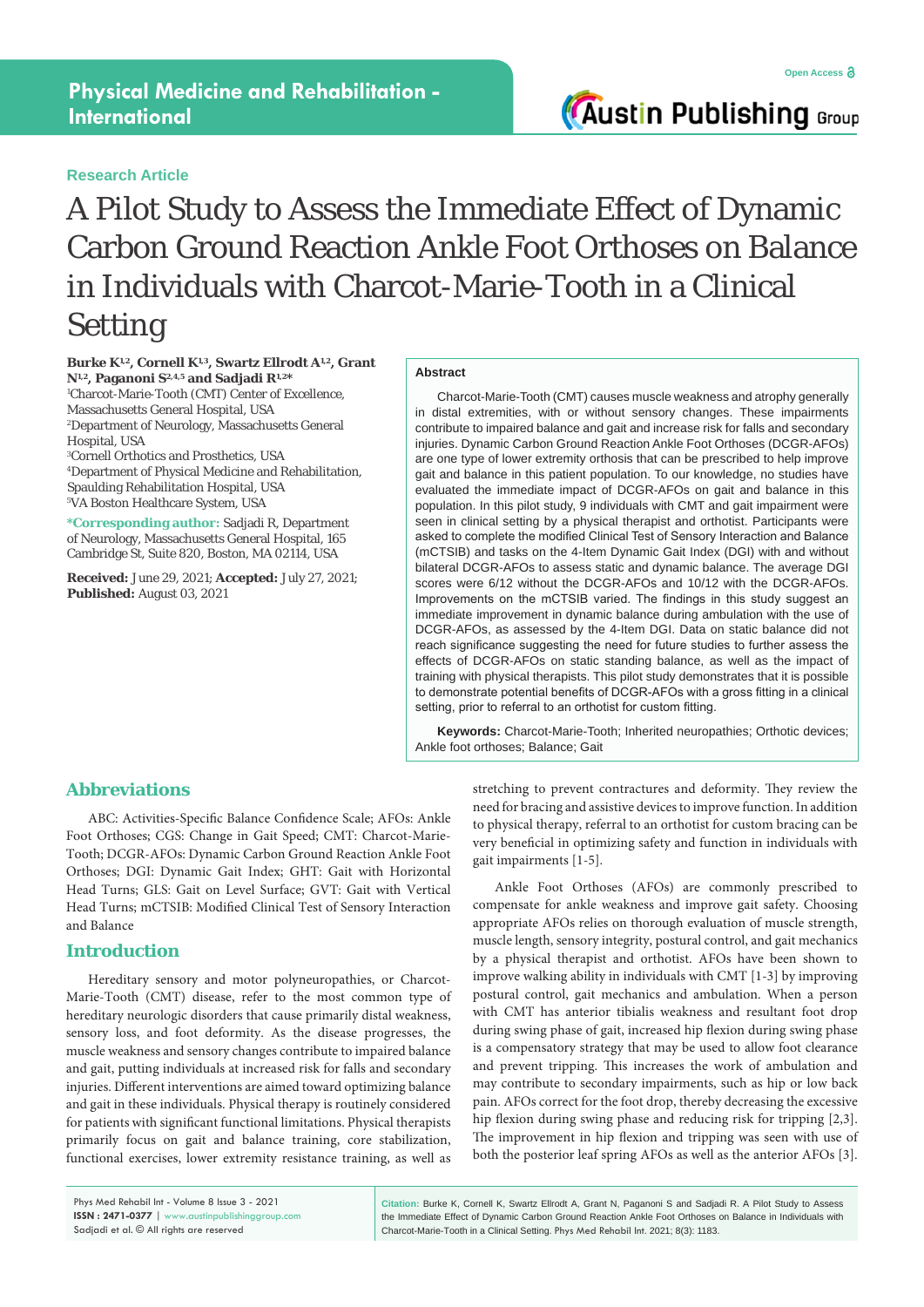Furthermore, anterior AFOs with an anterior elastic strap secured underneath shoelaces and providing resistance to ankle plantarflexion have been found to improve walking economy by reducing the energy cost of walking over time and distance [4].

Clinically, there have been reports that Dynamic Carbon Ground Reaction Ankle Foot Orthoses (DCGR-AFOs) [6] with anterior support have been effective in improving proper gait mechanics, by restoring predictable and consistent step length and foot placement, which in turn may decrease risk for falls and improve overall efficiency with gait. DCGR-AFOs assist with correcting foot drop during swing phase of gait for individuals with anterior tibialis weakness, but also assist stance phase by controlling the forward motion of the tibia for individuals with plantarflexion weakness and assist with push off at terminal stance, which can improve balance, stride length, and gait speed [7]. Furthermore, one study suggested that many individuals are resistant to meeting with an orthotist for an evaluation for bracing, and compliance with the use of AFOs in individuals with CMT can be low [8]. In this pilot study, the immediate effects of the DCGR-AFOs on static and dynamic balance were assessed in individuals with CMT *via* a gross fitting in the clinical setting. The hypothesis was that it is possible to demonstrate immediate improvements in static and dynamic balance with a trial of DCGR-AFOs in clinic, which may convince individuals to meet with an orthotist for a custom fitting of AFOs.

#### **Methods**

#### **Study design**

This study was a single-subject experimental design in which each participant served as their own control, performing all balance and gait outcomes with and without the use of DCGR-AFOs.

#### **Participants**

This pilot study looked at a targeted group of individuals with a diagnosis of CMT who were seen in the Massachusetts General Hospital CMT Center of Excellence between June 2018 and December 2018. To be eligible, they had to be between the ages of 18 and 90 years old, with a clinical diagnosis of CMT and selfreported ability to ambulate household distances with or without an assistive device. They also had to be seen on a day in which the clinic physical therapist and orthotist were available, and there was enough space for testing to complete without interruption to clinic. Eligible participants were seen by the physical therapist and orthotist in clinic and were determined to be appropriate for the trial of dynamic carbon ground reaction AFOs. This determination was made by the physical therapist and orthotist based on the individual's history and clinical presentation. Individuals reporting balance impairments, tripping during ambulation, or unsteady gait, who also demonstrated sensory ataxia and ankle weakness, were deemed appropriate to trial the AFOs. Participants were excluded if they had significant foot deformities that would require more significant customization, or if they denied any balance or gait impairments. Individuals were also excluded if they had evidence of other musculoskeletal or neurological deficits unrelated to CMT that may impact balance or gait or interfere with study participation. Eligible participants were informed of the study and study staff consented interested participants. The study was approved by the Partners Human Research Committee.



**Figure 1:** Dynamic carbon ground reaction ankle foot orthotic.

#### **Intervention: Ground reaction AFOs**

For this study, all participants trialed bilateral DCGR-AFOs with anterior support (Figure 1). The DCGR-AFOs have an anatomically shaped anterior tibia shell that stabilizes the tibia and a short strut that extends around the instep and offers medial and lateral support at the ankle. The strut connects the footplate, which goes in the shoe beneath the plantar aspect of the foot, to the anterior support, thereby resisting ankle plantarflexion during swing phase of gait. The carbon fiber material is flexible and does allow for tibial progression and ankle dorsiflexion during stance phase, with some resistance from the brace, thereby assisting with stability during stance phase [6]. The improved tibial progression can contribute to improved push off at terminal stance, improved balance, stride length, and gait velocity [7].

The DCGR-AFOs were not custom fit for each participant. In situations where the DCGR-AFOs did not fit in the participant's shoes, they were asked to use shoes provided by the orthotist, even if they did not match the participant's exact shoe size. There were no custom foot orthoses provided, which would have optimized the foot position in the shoe and on the AFO. This was a gross assessment of the impact of the DCGR-AFOs on balance and gait in the clinical setting where space and time constraints did not allow for individualized fitting of each brace. Participants who agreed they might benefit from AFOs were referred for a separate appointment with an orthotist for custom fitting, and to physical therapy for gait training with their custom AFOs. Outcomes for this study were not repeated with the custom AFOs as all outcomes were completed in a single visit prior to the participant receiving custom AFOs.

#### **Outcome measures**

The outcome measures chosen for this study were chosen by the clinic physical therapists as measures that would be practical to perform in a clinical setting without adding significant time to the clinical visit. They capture information on balance confidence, dynamic balance during ambulation, and static balance on different surfaces and with eyes open and closed.

**Activities-specific Balance Confidence Scale (ABC):** The ABC is a self-reported questionnaire that involves individuals rating their confidence for performing sixteen activities without falling or losing balance, on a 0-100% confidence scale [9-12]. This questionnaire was used to assess balance confidence and fall risk in our participants prior to them completing any of the gait or balance tasks. In this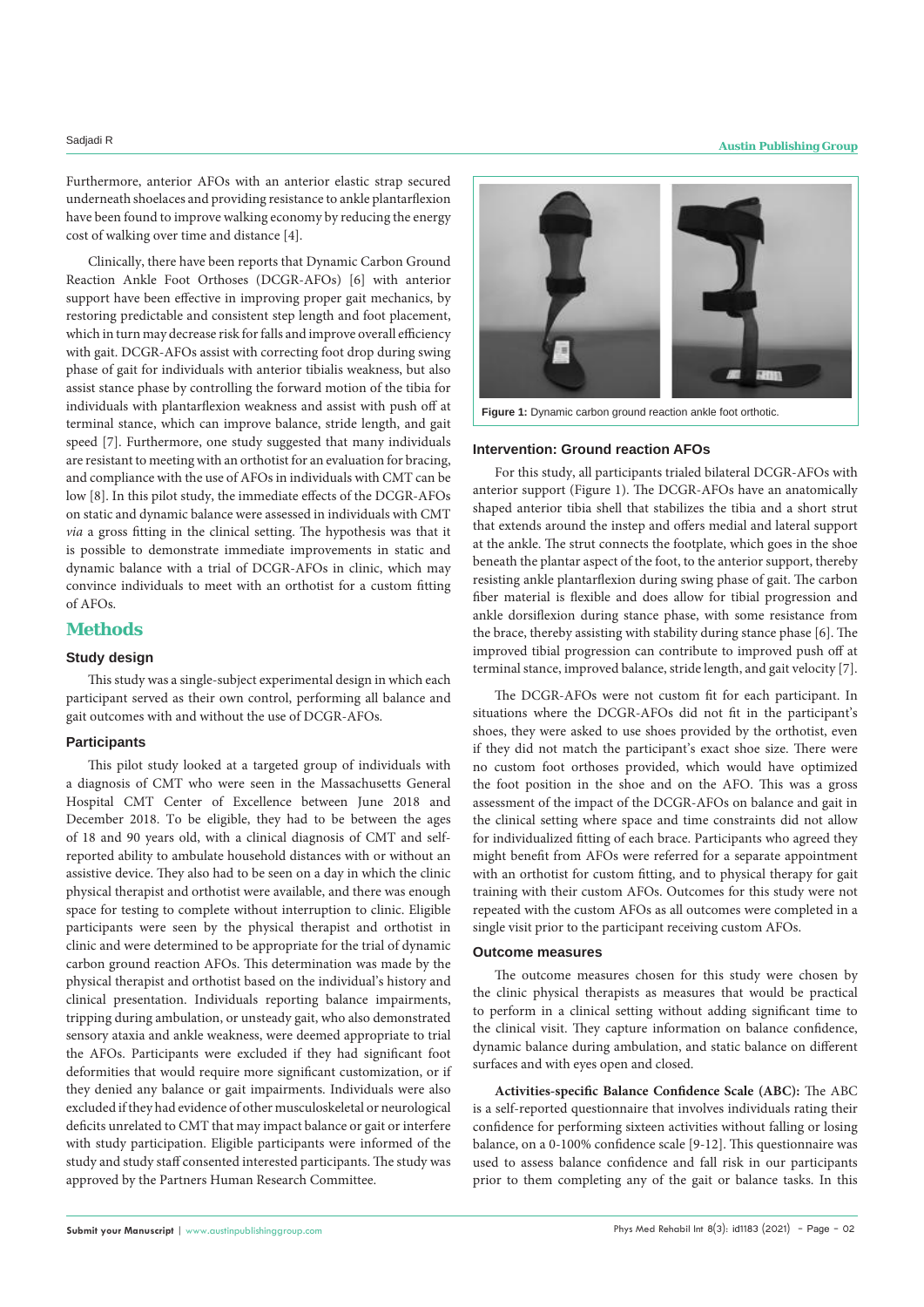questionnaire, 0% indicates they believe they cannot perform the activity without falling, whereas 100% indicates they have full confidence they can perform the activity without falling. The sum of all ratings is divided by 16 to give an average percent confidence for the entire questionnaire ranging from 0% to 100%. A score less than 67% indicates increased risk for falls and can accurately identify people who fall 84% of the time [9-12].

**Four Item Dynamic Gait Index (DGI):** Tasks from the 4-Item DGI were used in this study. The 4-item DGI is a reliable tool used to assess gait and balance [13]. The tasks from this outcome measure were chosen to detect changes in dynamic gait activities. The four tasks include:

- Ambulation on level surface
- Ambulation with changes in gait speed
- Ambulation with horizontal head turns
- Ambulation with vertical head turns.

Each item is scored 0-3 with a total maximum score of 12 points, where a 3 on each task indicates normal gait pattern. A higher total score indicates higher function. For each item, use of an assistive device or walking aid during ambulation, limits the individual to a score of 2 or lower, for a maximum score of 8 points. For the purposes of this study, use of an AFO was not considered an assistive device or walking aid in order to minimize risk of a ceiling effect. Any other assistive device (cane, walker, crutches, etc.) was still considered assistive devices and appropriately accounted for in the scoring of each item. If an individual demonstrated normal gait with no evidence of imbalance, they received a 3 on the task being tested. A score of less than 10/12 on the 4-item DGI indicates an increased risk for falls. Participants were asked to complete this test with and without the DCGR-AFOs [13]. The physical therapist scored each item and a stopwatch was used for each task that required measurements in gait speed.

**Modified Clinical Test of Sensory Interaction and Balance (mCTSIB):** The mCTSIB assesses an individual's balance under the following conditions:

- Feet together, eyes open, firm surface, arms across chest
- Feet together, eyes closed, firm surface, arms across chest
- Feet together, eyes open, foam surface, arms across chest
- Feet together, eyes closed, foam surface, arms across chest

Participants were asked to hold each condition for up to 30 seconds. If they were not able to hold it for 30 seconds, the time they were able to hold the position was recorded. Timing was stopped if the participant's arms moved from the original position, if their feet moved, or if they opened their eyes in conditions 2 and 4. They completed each condition 1-2 times. They were rated on a scale of 1-4 for each item on the amount of sway they demonstrated from minimal sway (1) to loss of balance/fall (4) [14,15]. Participants were asked to complete each portion of this test with and without the DCGR-AFOs. It has been demonstrated that there is no difference between scores on the mCTSIB with shoes on versus off [16]. Therefore, all participants were tested with shoes on for the mCTSIB.

#### **Data analysis**

The primary outcomes of this study were the total score on the 4-Item DGI and performance on the mCTSIB. Participants' scores with the DCGR-AFOs were compared to those without AFOs. A secondary outcome was how many participants agreed to be referred for an evaluation by an orthotist for custom bracing. The ABC was used to assess balance confidence and fall risk in our participants.

#### **Results**

#### **Participants**

A total of 11 individuals agreed and were consented to participate in this study. After meeting with the physical therapist and orthotist, one individual was deemed not appropriate for the AFOs being used in this study, as she required significant customization for foot and ankle orthoses given foot and ankle deformities. A second individual was consented, but not able to come at a time when the orthotist was in clinic and was therefore excluded from the study. A total of nine eligible individuals participated in this study. All nine participants completed all outcome measures during their clinical visit.

Participants included 6 women and 3 men, all Caucasian, with a mean age of 52 (range 28-72). Six participants had CMT1A, one with CMT4C, and two with unknown gene status. All nine participants presented with ankle dorsiflexion (manual muscle testing <5/5) and/ or plantarflexion weakness (unable to rise on toes) noted on exam, and all participants presented with at least mild sensory impairments in their lower legs and feet, with two participants presenting with a positive Romberg and another four with negative Romberg demonstrated with increased sway. Romberg testing was not reported in the other four participants.

#### **Balance confidence**

The average percent confidence on the ABC scale was 67.5% with a range from 48.1% to 85.6% balance confidence. Four participants had scores less than the cut-off of 67% to predict increased risk for falls.



**Figure 2:** Results for 4-Item DGI - Mean Scores. GVT: Gait with Vertical Head Turns; GLS: Gait on Level Surface; GHT: Gait with Horizontal Head Turns; CGS: Change in Gait Speed.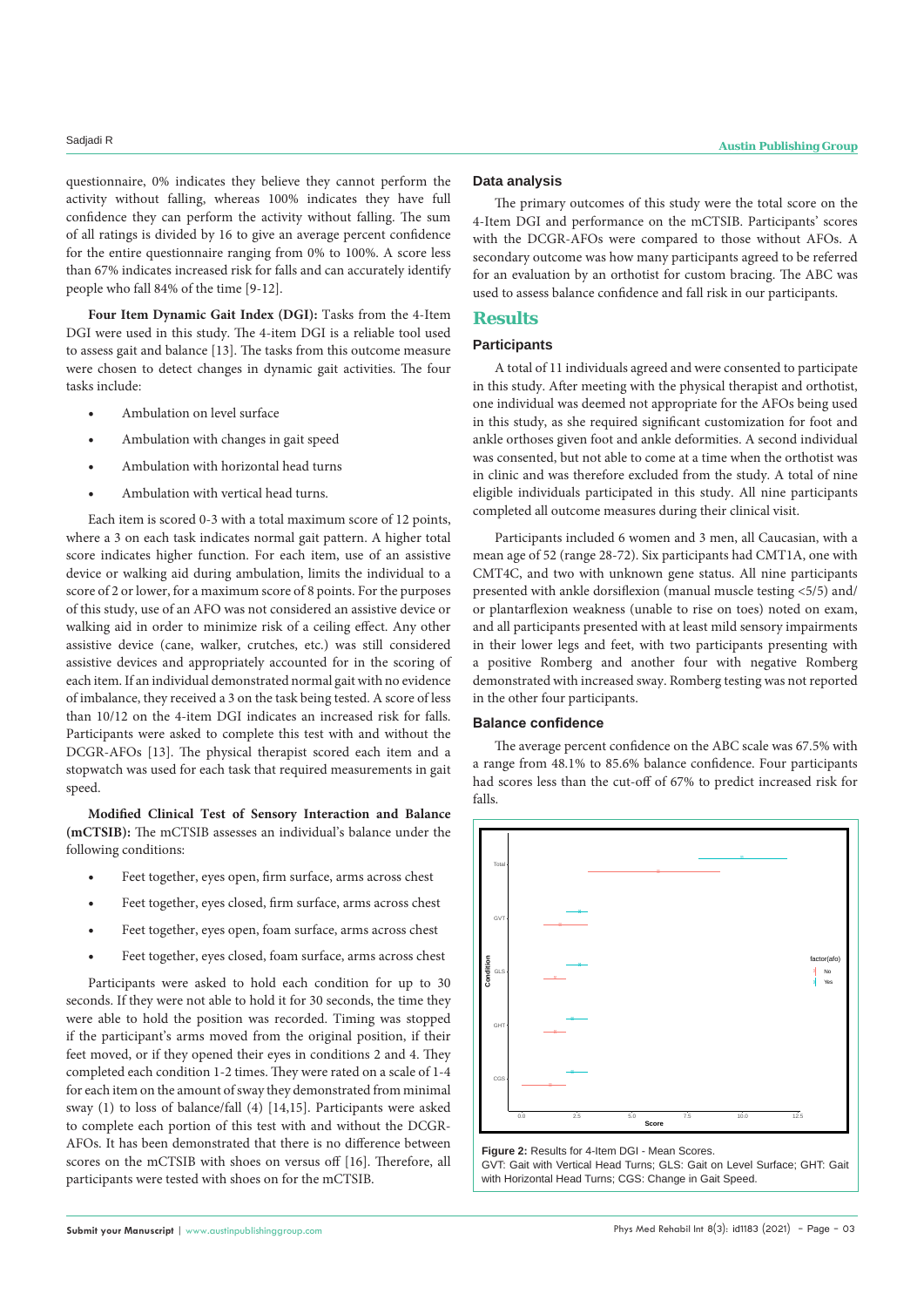### Sadjadi R **Austin Publishing Group**

**Table 1:** Results for 4-Item DGI - Mean Scores.

|                                 | <b>No AFOs</b> | with AFOs | <b>Improvement with AFOs</b> | Significance |
|---------------------------------|----------------|-----------|------------------------------|--------------|
| Gait level surface              | 1.6            | 2.7       | 1.1                          |              |
| Change in gait speed            | 1.3            | 2.3       |                              |              |
| Gait with horizontal head turns | 1.6            | 2.3       | 0.8                          |              |
| Gait with vertical head turns   | 1.8            | 2.7       | 0.9                          |              |
| <b>Total Score</b>              | 6.2            | 10        | 3.8                          | p<0.001      |

#### **Table 2:** Results for mCTSIB.

|                        |      | <b>No AFOs</b> |              | <b>With AFOs</b> | Differences (Time AFOs - no AFOs; Sway no AFOs - AFOs) |        |  |
|------------------------|------|----------------|--------------|------------------|--------------------------------------------------------|--------|--|
|                        | Min  | Max            | <b>Min</b>   | Max              | Min                                                    | Max    |  |
| Condition 1 Time Held  | 20   | 30             | 30           | 30               | 10                                                     | 0      |  |
| Condition 1 Sway Score |      | 2              | 1            |                  | $\mathbf 0$                                            |        |  |
| Condition 2 Time Held  | 1.9  | 30             | 8.9          | 30               | $\overline{ }$                                         | 0      |  |
| Condition 2 Sway Score | 1.5  | $\overline{4}$ |              | $\overline{4}$   | 0.5                                                    | 0      |  |
| Condition 3 Time Held  | 17.6 | 30             | 15           | 30               | $-2.6$                                                 | 0      |  |
| Condition 3 Sway Score |      | 3.5            | $\mathbf{1}$ | $\overline{4}$   | $\mathbf 0$                                            | $-0.5$ |  |
| Condition 4 Time Held  |      | 30             | 1.4          | 30               | 0.4                                                    | 0      |  |
| Condition 4 Sway Score | 2    | $\overline{4}$ | 3            | $\overline{4}$   | $-1$                                                   | 0      |  |

#### **Dynamic balance during ambulation**

Results for the 4-item DGI are presented in Table 1 and Figure 2. For the 4-item DGI, the average score without the AFOs on was 6/12, with range of 3/12 to 9/12. The average score with the use of the DCGR-AFOs was 10/12, with a range of 8/12 to 12/12. All of the participants improved at least one point on the 4-item DGI. Average improvement was 3.7 points with a range of 1-point improvement to 6-point improvements. The average percent improvement in this test was 76.9% with a range of 12.50% to 166.7%.

For task number 1, Gait on a Level Surface (GLS), one participant did not demonstrate an improvement, six participants improved by one point, and two improved by two points. For task number 2, gait with Changes in Gait Speed (CGS), two participants did not demonstrate improvement with AFOs, five improved by one point and two improved by two points. For task number 3, Gait with Horizontal Head Turns (GHT), two participants did not demonstrate an improvement, while the other seven improved by one point. Finally, for task number 4, Gait with Vertical Head Turns (GVT), three participants did not demonstrate an improvement in AFOs, four improved by one point, and two improved by two points. For the group, there was a significant improvement on each of the items as well as the total score with use of the DCGR-AFOs compared to without the AFOs.

#### **Static balance**

Results for the mCTSIB are presented in Table 2. For condition one of the mCTSIB, flat surface with eyes open, one participant was able to increase time held, while the other eight participants were able to hold for the full 30 seconds with and without the use of DCGR-AFOs. Sway scores improved in three participants and were unchanged at minimal sway with and without DCGR-AFOs. The average time held was 28.9 seconds without AFOs and 30 seconds with the DCGR-AFOs.

For condition two of the mCTSIB, flat surface with eyes closed, three participants demonstrated improved time held, while the other six were able to hold for the full 30 seconds with and without the use of DCGR-AFOs. Sway scores improved in seven participants and were unchanged in two participants, one with mild sway and the other with loss of balance both with and without the use of the DCGR-AFOs. The average time held was 24.0 seconds without AFOs and 27.0 seconds with DCGR-AFOs.

For condition, three of the mCTSIB, foam surface with eyes open, two participants improved time held with use of DCGR-AFOs, one demonstrated a decline in time held and the other six participants were able to hold for the full 30 seconds with and without the use of DCGR-AFOs. Sway scores improved in three participants declined in one participant and were unchanged in five participants with four demonstrating minimal sway and one demonstrating mild sway with and without the use of DCGR-AFOs. The average time held was 28.2 seconds without AFOs, and 28.3 seconds with DCGR-AFOs.

For condition four on the mCTSIB, foam surface with eyes closed, four participants demonstrated improved time held with use of DCGR-AFOs, three demonstrated a decreased time held, and two demonstrated no change. Sway scores improved in one participant, declined in one participant and remained unchanged in the other seven participants with all seven demonstrating loss of balance in this condition with and without the use of DCGR-AFOs. The average time held was 7.7 seconds without AFOs on and 10.2 seconds with DCGR-AFOs.

All participants demonstrated improvement in at least one of the conditions on the mCTSIB with use of the DCGR-AFOs. Any decline in performance, seen in 5/9 individuals, was observed when the individual was asked to stand on the foam. There were no significant differences in performance on any of the four conditions studied.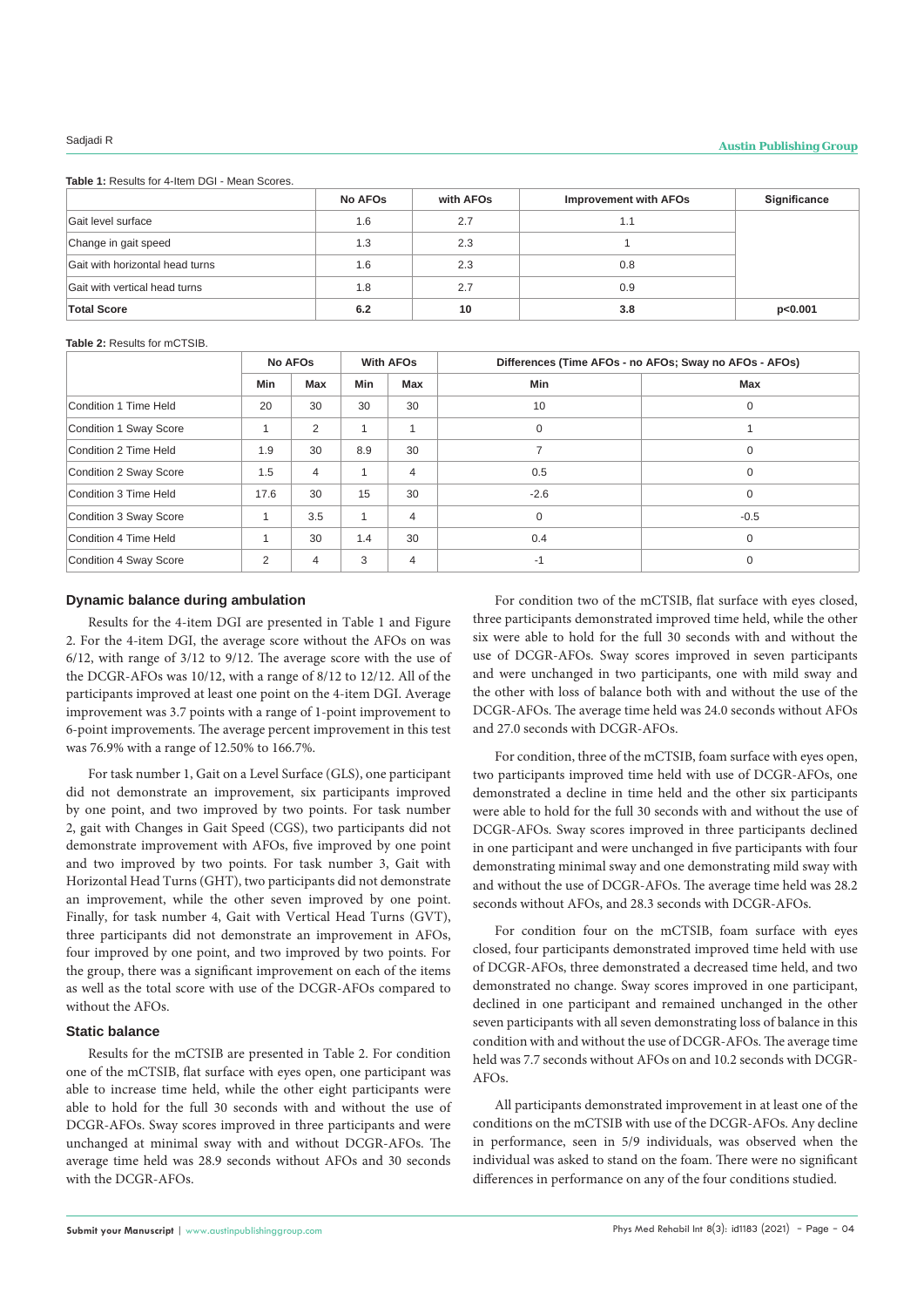#### **Referral to orthotist**

All 9 participants (100%) agreed to being referred to an orthotist for custom fitting of AFOs and referral to physical therapy for gait training with bilateral AFOs.

#### **Discussion**

The findings in this study suggest a potential benefit of performing a gross assessment of standing static and dynamic balance with and without the use of AFOs in a clinical setting. In this pilot study, there was an immediate improvement in dynamic balance during ambulation with the use of DCGR-AFOs, with significant improvements on the 4-Item DGI. Standing static balance was improved in at least one of the conditions on the mCTSIB with use of DCGR-AFOs, but overall there were no significant differences with or without the DCGR-AFOs. With each of the participants also agreeing to be referred to an orthotist for custom fitting of AFOs, this study also suggests that a trial of the bilateral AFOs may help create buy-in, although we did not assess how many were in agreement prior to the AFO trial.

The participants in this study were individuals with CMT, and resultant distal lower extremity weakness, balance and gait impairments who, as demonstrated by the ABC questionnaire, had decreased activity balance confidence. Four of the nine (44%) participants reported ABC scores that fall below the cut-off score for being at increased risk for falls, and all participants reported some amount of decreased confidence on the questionnaire. This highlights the need for physical therapy interventions and consideration for lower extremity bracing in this population to improve balance confidence, and decrease risk for falls.

On the 4-Item DGI, all participants were below the cut-off of 10/12 without AFOs on, indicating increased fall risk, consistent with their ABC scores. With DCGR-AFOs, only 3/9 (33%) remained below the fall risk cut-off. This data should be taken with caution, as the DCGR-AFOs were not considered assistive devices for scoring on the DGI to allow for an equal comparison of gait with AFOs to gait without AFOs. The improvement in scores does represent improvement in gait activities with use of the DCGR-AFOs. DCGR-AFOs were found to have an immediate impact on balance and gait. All participants demonstrated improvements in ambulation tasks, with eight demonstrating at least 33% improvement, and three participants demonstrating greater than 100% improvement in their scores with the use of the DCGR-AFO braces. Pereira el al. [17] competed a similar study looking at the immediate effects of using AFOs on kinematics of gait and balance reactions in individuals with CMT. This study differs from that one in that they used a movement analysis system and infrared cameras to evaluate gait kinematics and balance reactions, which is not always practical for the clinical setting where both time and space are limited. They found that while using AFOs on the DGI, their participants performed 8.4% better when compared to not using orthoses. This study was completed to explore whether these immediate effects could be observed in a clinical setting with outcome measures that are commonly used by physical therapists to assess fall risk, postural control and gait. Similar to Pereira et al. the findings in this study did demonstrate an immediate improvement in balance and gait measures with the use of ground reaction AFOs. The improvement of 76.9% on the 4-item DGI in this

study is significantly greater than their findings, which may be due to the low scores the participants had at baseline without AFOs on, and the scoring exception to allow for maximum scores with use of the AFOs if gait was normalized with use of the bilateral DCGR-AFOs. These findings are also consistent with previous findings that people with CMT who wore AFOs regularly were more severely affected than those who were not wearing AFOs. [18] This improvement suggests that the walking tasks on the 4-Item DGI can be used as a clinical assessment to determine the potential benefits of AFOs for individuals with CMT and assist in the recommendation for a referral to an orthotist for custom fitting of such braces. However, given the adjustment to the scoring system, descriptive gait analysis and other outcomes measures should be considered for use in the clinic as well.

For static balance, there were no significant changes noted across the study population. Many of the individuals were able to hold the conditions of the mCTSIB for the required 30seconds without loss of balance, suggesting a possible ceiling effect. Five of the nine participants (56%) demonstrated decline in performance on either condition 3 or 4 when they were asked to stand on foam with the use of DCGR-AFOs. The ground reaction force with respect to the ankle and lower extremity joints is expected to be more unstable on the foam. Increased training with ground reaction braces would be expected for standing or walking on surfaces such as foam. This would be important to consider when individuals are ambulating on uneven or soft surfaces, such as sand or grass, and may warrant more focused gait and balance training with a physical therapist, if an individual were to be fit with such braces. All but one of the participants demonstrated improvement with eyes closed standing on a firm surface while wearing the DCGR-AFOs, most in that their sway scores improved from mild to minimal sway. This suggests an almost immediate learning effect to utilize the anterior support and ground reaction to find ground and stabilize oneself when visual cues are absent. Four of the nine participants (44%) were able to demonstrate improvement on foam with eyes closed with the DCGR-AFOs, suggesting that they may be able to utilize at least minimal ground reaction to find ground and improve stability without visual cues even on the uneven surface. An alternative explanation may be improved confidence with the DCGR-AFOs, which was not assessed in this study.

Individuals with CMT demonstrate significant variability of the biomechanical impairments impacting their gait. Often the abnormal gait patterns are explained by foot drop during swing phase and plantar flexor failure, with decreased push-off at terminal stance [19]. As a result, these individuals ambulate with a compensatory steppage gait, in which they demonstrate exaggerated hip flexion during swing phase of gait to clear their foot, or more of an unpredictable gait pattern with slowed gait speed, increased base of support, decreased step length and variable foot placement. With these compensatory patterns, there is an increased work of ambulation and high-energy consumption, as well as potential for secondary injuries higher up the kinematic chain [17]. The benefits of the DCGR-AFOs with anterior support used in this study include supporting the foot during swing phase to compensate for the foot drop, and eliminating the need for the exaggerated hip flexion. They also likely improve the proprioceptive input in the lower legs, and improve tibial progression and ankle dorsiflexion during stance phase. The improved tibial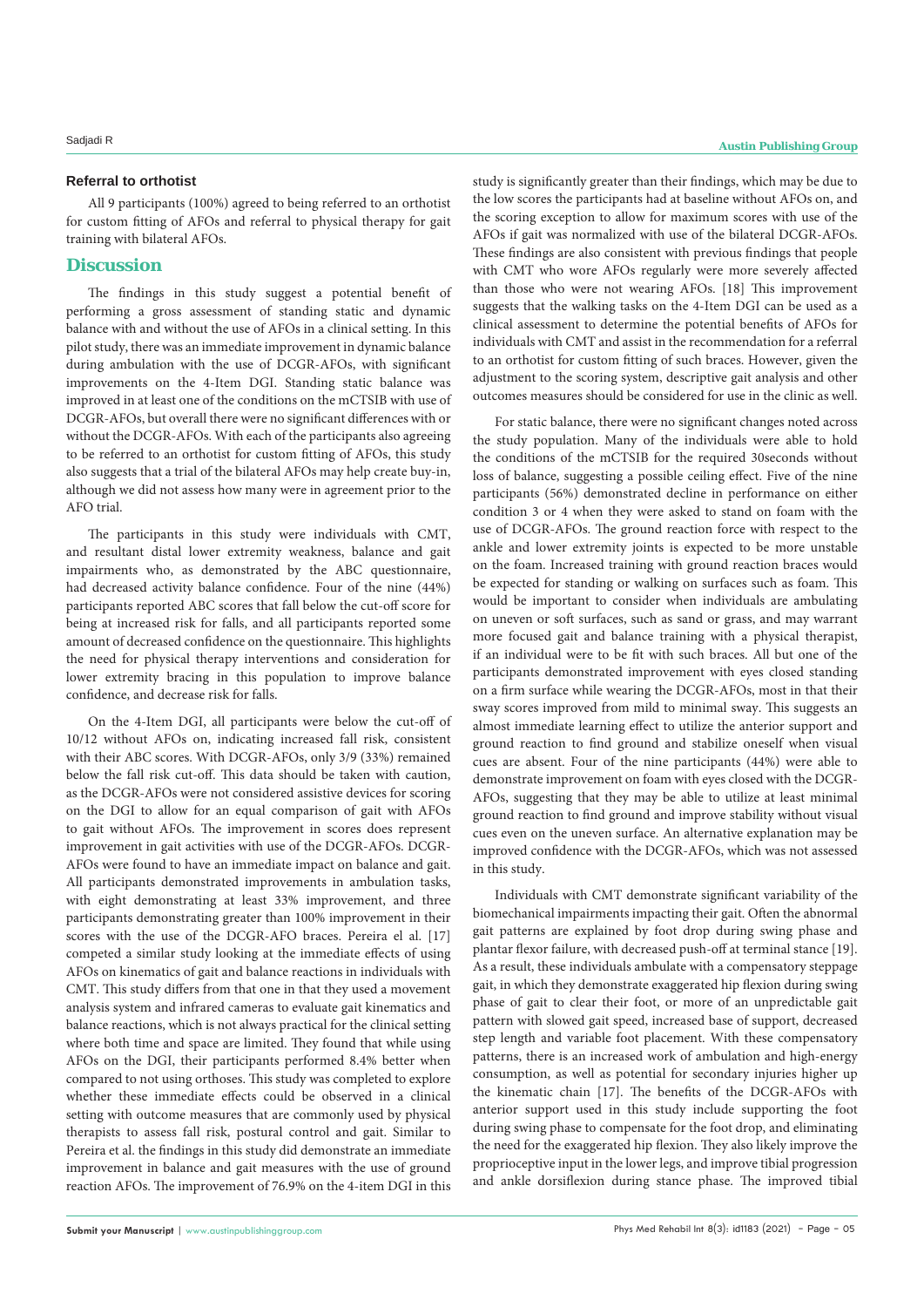progression can contribute to improved push off at terminal stance, improved balance, stride length, gait velocity, and overall improved gait efficiency, although gait parameters were not measured in this pilot study. This is consistent with other findings demonstrating that both rigid and semi-rigid AFOs improve gait deviations, and that semi-rigid AFOs improve proprioceptive inputs in individuals with lower extremity neuropathy [20,21]. The DCGR-AFOs offer the benefits of both rigid and semirigid AFOs by supporting the ankle and improving proprioceptive input to improve gait mechanics.

This study did not include follow-up with participants to determine if they did receive custom AFOs. However, all participants agreed in clinic to be referred to an orthotist for custom fit AFOs and outpatient physical therapy for gait training if they receive the AFOs. Establishing this buy-in is important to optimize care for individuals with CMT. Future research is needed to determine both the compliance and long-term benefits of these braces for individuals with CMT.

#### **Limitations and Future Directions**

This pilot study has several limitations including a small sample size and the fact that the DCGR-AFOs were not custom fit to each individual. All individuals were asked to use the DCGR-AFOs in this study as time and space in the CMT clinic did not allow a thorough assessment to determine most appropriate AFOs for each individual. Individuals were also asked to wear footwear that fit the brace and did not necessarily match their shoe size, which was practical for a gross clinical assessment, but may have limited the benefits of the braces. Data was not collected on which participants were able to use their own footwear as opposed to a shoe to accommodate the brace. This may have provided insight into the varied data seen across participants in the mCTSIB test especially. We also did not complete a full assessment of ankle strength, which may have explained some of the differences across participants.

With this pilot study, it was demonstrated that a gross assessment of balance and gait with and without AFOs might help establish buyin by demonstrating to the patient a potential for improved gait. Tasks from the 4-item DGI may be used to assess dynamic balance. While the mCTSIB was able to detect change in static balance for some of the participants, it did not reach significance. Future research should look at a larger sample size, as well as alternative outcome measures that may be better able to demonstrate potential benefits of the AFOs, especially given the need in this study to alter the scoring of the DGI to allow for equal comparison of gait with and without AFOs. Validated outcomes for comparing gait with and without AFOs, including the use of simple wearables, should be considered for future studies rather than the tasks in the 4-Item DGI, as this outcome is not validated with our modified scoring. Consideration for time and resources in the clinical setting should be made and outcomes that can be completed without disrupting clinic flow should be examined further in a larger population of individuals with CMT.

Future research is also needed to assess long-term benefits, patient satisfaction, and compliance, as well as to determine which types of tasks AFOs are most beneficial for individuals with CMT. It would be beneficial to compare different types of AFOs to help determine appropriate prescription based on clinical findings. Furthermore, it would be important to examine the benefits of gait training with a physical therapist once fit with custom AFOs.

#### **Conclusion**

The findings in this study suggest that a gross assessment of balance and gait with and without AFOs in clinic may be helpful for individuals with CMT who are considering ankle bracing. In this pilot study, there was an immediate improvement in dynamic balance during ambulation with the use of DCGR-AFOs. Data on static balance did not reach significance suggesting the need for future studies to further assess the effects of AFOs on static standing balance, as well as the impact of training with physical therapists. The trial of bilateral DCGR-AFOs in clinic may assist with creating buy-in from the patient to then be referred to an orthotist for custom fitting and to physical therapy for focused gait training.

#### **Acknowledgements**

We would like to thank all our patients who participated in this study. Additionally, we thank Dr. Anita Myers, the primary developer and copyright holder of the ABC scale, for granting us permission to use the ABC scale for this study.

#### **References**

- 1. [Corrado B, Ciardi G, Bargigli C. Rehabilitation management of the Charcot-](https://pubmed.ncbi.nlm.nih.gov/27124017/)[Marie-Tooth Syndrome. A systematic review of the literature. Medicine. 2016;](https://pubmed.ncbi.nlm.nih.gov/27124017/)  [95: e3278.](https://pubmed.ncbi.nlm.nih.gov/27124017/)
- 2. [Guillebastre B, Calmels P, Rougier PR. Assessment of appropriate ankle-foot](https://pubmed.ncbi.nlm.nih.gov/21681059/)  [orthoses models for patients with Charcot-Marie-Tooth disease. American](https://pubmed.ncbi.nlm.nih.gov/21681059/)  [Journal of Physical Medicine and Rehabilitation. 2011; 90; 619-627.](https://pubmed.ncbi.nlm.nih.gov/21681059/)
- 3. Ramdharry GM, Day BL, Reilly MM, et al. Foot drop splints improve proximal as well as distal leg control during gait in Charcot-Marie-Tooth disease. Muscle Nerve. 2012; 46: 512-519.
- 4. [Menotti F, Laudani L, Damiani A, et al. An anterior ankle-foot orthosis improves](https://pubmed.ncbi.nlm.nih.gov/24100074/)  [walking economy in Charcot-Marie-Tooth type IA patients. Prosthetics and](https://pubmed.ncbi.nlm.nih.gov/24100074/)  [Orthotics International. 2014; 38; 387-392.](https://pubmed.ncbi.nlm.nih.gov/24100074/)
- 5. [Charcot-Marie-Tooth Association. A guide to physical and occupational](Available online at on February 1,)  [therapy for CMT. 2019.](Available online at on February 1,)
- 6. [Allard USA. Professional Instructions. 2019.](https://www.allardusa.com/media/catalog/product/5632-allardafo-professional-instructions.pdf)
- 7. [Danielsson A and Sunnerhagen KS. Energy expenditure in stroke subjects](https://pubmed.ncbi.nlm.nih.gov/15370732/)  [walking with a carbon composite ankle foot orthosis. Journal of Rehabilitation](https://pubmed.ncbi.nlm.nih.gov/15370732/)  [Medicine. 2004; 36: 165-168.](https://pubmed.ncbi.nlm.nih.gov/15370732/)
- 8. [Vinci P and Gargiulo P. Poor compliance with ankle-foot-orthoses in Charcot-](https://pubmed.ncbi.nlm.nih.gov/18385625/)[Marie-Tooth disease. European Journal of Physical and Rehabilitation](https://pubmed.ncbi.nlm.nih.gov/18385625/)  [Medicine. 2008; 44: 27-31.](https://pubmed.ncbi.nlm.nih.gov/18385625/)
- 9. "Activities-Specific Balance Confidence Scale." Shirley Ryan Ability lab: Rehabilitation Measures. 2018.
- 10. [Powell LE and Myers AM. "The Activities-specific Balance Confidence \(ABC\)](https://academic.oup.com/biomedgerontology/article-abstract/50A/1/M28/616764)  [Scale". The Journals of Gerontology: Series A. 1995; 50: M28-M34.](https://academic.oup.com/biomedgerontology/article-abstract/50A/1/M28/616764)
- 11. [Myers AM, Powell LE, Maki BE, et al. "Psychological indicators of balance](https://pubmed.ncbi.nlm.nih.gov/8548512/)  [confidence: relationship to actual and perceived abilities". J Gerontol A Biol](https://pubmed.ncbi.nlm.nih.gov/8548512/)  [Sci Med Sci. 1996; 51: M37-M43.](https://pubmed.ncbi.nlm.nih.gov/8548512/)
- 12. [Myers AM, Fletcher PC, Myers AH, and Sherk W. "Discriminative and](https://pubmed.ncbi.nlm.nih.gov/18314568/)  [evaluative properties of the Activities-specific Balance Confidence \(ABC\)](https://pubmed.ncbi.nlm.nih.gov/18314568/)  [scale". J Gerontol A Biol Sci Med Sci. 1998; 53A: M287-M294.](https://pubmed.ncbi.nlm.nih.gov/18314568/)
- 13. [Marchetti GF and Whitney SL. "Construction and validation of the 4-item](https://pubmed.ncbi.nlm.nih.gov/17062644/)  [dynamic gait index". Physical Therapy. 2006; 86: 1651-1660.](https://pubmed.ncbi.nlm.nih.gov/17062644/)
- 14. [Modified Clinical Test of Sensory Organization and Balance. 2018.](Available online at. May)
- 15. [Cohen H, Blatchly CA, Gombash LL. A study of the clinical test of sensory](https://pubmed.ncbi.nlm.nih.gov/8497509/)  [interaction and balance. Phys Ther. 1993; 73: 346-351.](https://pubmed.ncbi.nlm.nih.gov/8497509/)